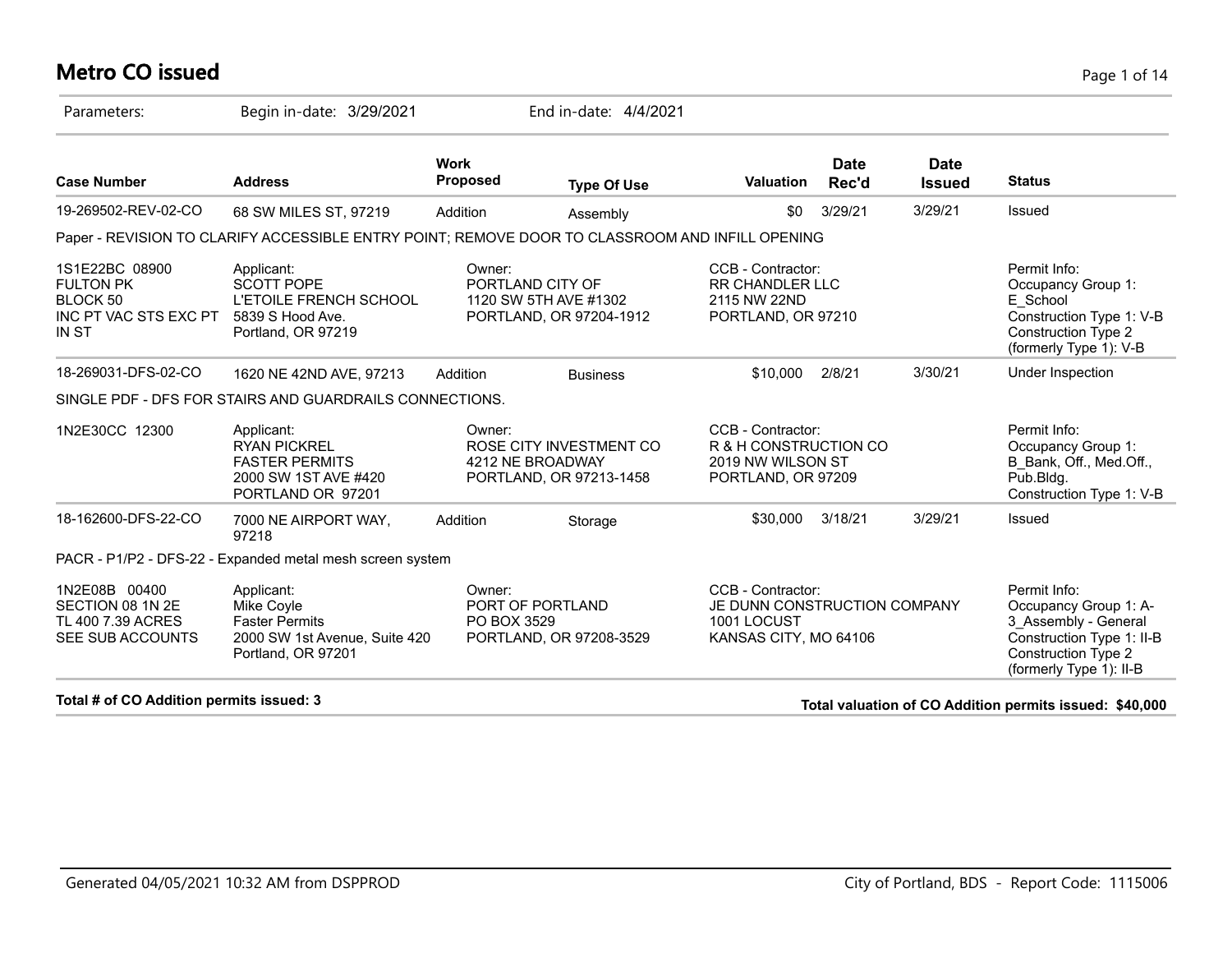# **Metro CO issued** Page 2 of 14

| Parameters:                                                                  | Begin in-date: 3/29/2021                                                                                                                                                                            |                                                                     | End in-date: 4/4/2021                               |                                                                                                                       |                      |                              |                                                                                                     |
|------------------------------------------------------------------------------|-----------------------------------------------------------------------------------------------------------------------------------------------------------------------------------------------------|---------------------------------------------------------------------|-----------------------------------------------------|-----------------------------------------------------------------------------------------------------------------------|----------------------|------------------------------|-----------------------------------------------------------------------------------------------------|
| <b>Case Number</b>                                                           | <b>Address</b>                                                                                                                                                                                      | <b>Work</b><br><b>Proposed</b>                                      | <b>Type Of Use</b>                                  | <b>Valuation</b>                                                                                                      | <b>Date</b><br>Rec'd | <b>Date</b><br><b>Issued</b> | <b>Status</b>                                                                                       |
| 21-001449-000-00-CO                                                          | 2075 NW GLISAN ST, 97209                                                                                                                                                                            | Alteration                                                          | Apartments/Condos<br>(3 or more units)              | \$2,000                                                                                                               | 1/12/21              | 3/31/21                      | Issued                                                                                              |
| SINGLE PDF - FIRE ESCAPE TESTING                                             |                                                                                                                                                                                                     |                                                                     |                                                     |                                                                                                                       |                      |                              |                                                                                                     |
| 1N1E33CA 00100<br>KINGS 2ND ADD<br>BLOCK 19<br>E 1/2 OF LOT 17&18            | Applicant:<br><b>DONIA BRADEN</b><br>NJP CONSTRUCTION, LLC<br>PO BOX 3804<br>TUALATIN, OR 97062                                                                                                     | Owner:<br><b>LLC</b><br>1425 LAKE FRONT RD<br>LAKE OSWEGO, OR 97034 | <b>CARSON FAMILY INVESTMENTS</b>                    | CCB - Contractor:<br><b>BRADEN ENTERPRISE CORP</b><br>PO BOX 3804<br>TUALATIN, OR 97062                               |                      |                              |                                                                                                     |
| 21-024935-000-00-CO                                                          | 646 SE 60TH AVE, 97215                                                                                                                                                                              | Alteration                                                          | Apartments/Condos<br>(3 or more units)              | \$2,000                                                                                                               | 3/16/21              | 3/30/21                      | Issued                                                                                              |
|                                                                              | SINGLE PDF - FIRE ESCAPE LOAD TESTING FOR CERTIFICATION.                                                                                                                                            |                                                                     |                                                     |                                                                                                                       |                      |                              |                                                                                                     |
| 1S2E06AA 06100<br>MT TABOR CENTRAL TR<br>BLOCK <sub>2</sub><br><b>LOT 14</b> | Applicant:<br>ED NUKALA<br><b>INCOME PROPERTY</b><br><b>MANAGEMENT</b><br>1800 SW 1ST AVE Suite 220<br>PORTLAND, OR 97201                                                                           | Owner:<br>1800 SW 1ST AVE #220<br>PORTLAND, OR 97201                | TABOR VIEW APARTMENTS LLC                           | CCB - Contractor:<br><b>ED NUKALA</b><br>INCOME PROPERTY MANAGEMENT CO<br>1800 SW 1ST SUITE 220<br>PORTLAND, OR 97201 |                      |                              |                                                                                                     |
| 19-134241-REV-06-CO                                                          | 1000 SW VISTA AVE, 97205                                                                                                                                                                            | Alteration                                                          | Apartments/Condos<br>(3 or more units)              | \$0                                                                                                                   | 3/26/21              | 3/29/21                      | Issued                                                                                              |
|                                                                              | SINGLE PDF: REVISION TO CHANGE TWO PAIRS OF APARTMENTS IN THE PERMITTED SCOPE TO BE SWAPPED WITH A DIFFERENT PAIR OF<br>UNITS (SEE ATTACHED UNIT MATRIX). DUE TO CURRENT APARTMENT TENANT MOVE OUT. |                                                                     |                                                     |                                                                                                                       |                      |                              |                                                                                                     |
| 1N1E33CD 04200<br>JOHNSONS ADD<br>BLOCK 3<br>LOT 1-12                        | Applicant:<br><b>CHARLES KIDWELL</b><br>ROBERT S LEEB ARCHITECTS<br>71 SW OAK STREET, STE 200<br>PORTLAND, OR 97204                                                                                 | Owner:<br>101 SW MAIN ST #1210<br>PORTLAND, OR 97204                | VISTA ST CLAIR APARTMENTS LLC R & H CONSTRUCTION CO | CCB - Contractor:<br>2019 NW WILSON ST<br>PORTLAND, OR 97209                                                          |                      |                              | Permit Info:<br>Occupancy Group 1: R-<br>2 Residential Multi-<br>family<br>Construction Type 1: I-A |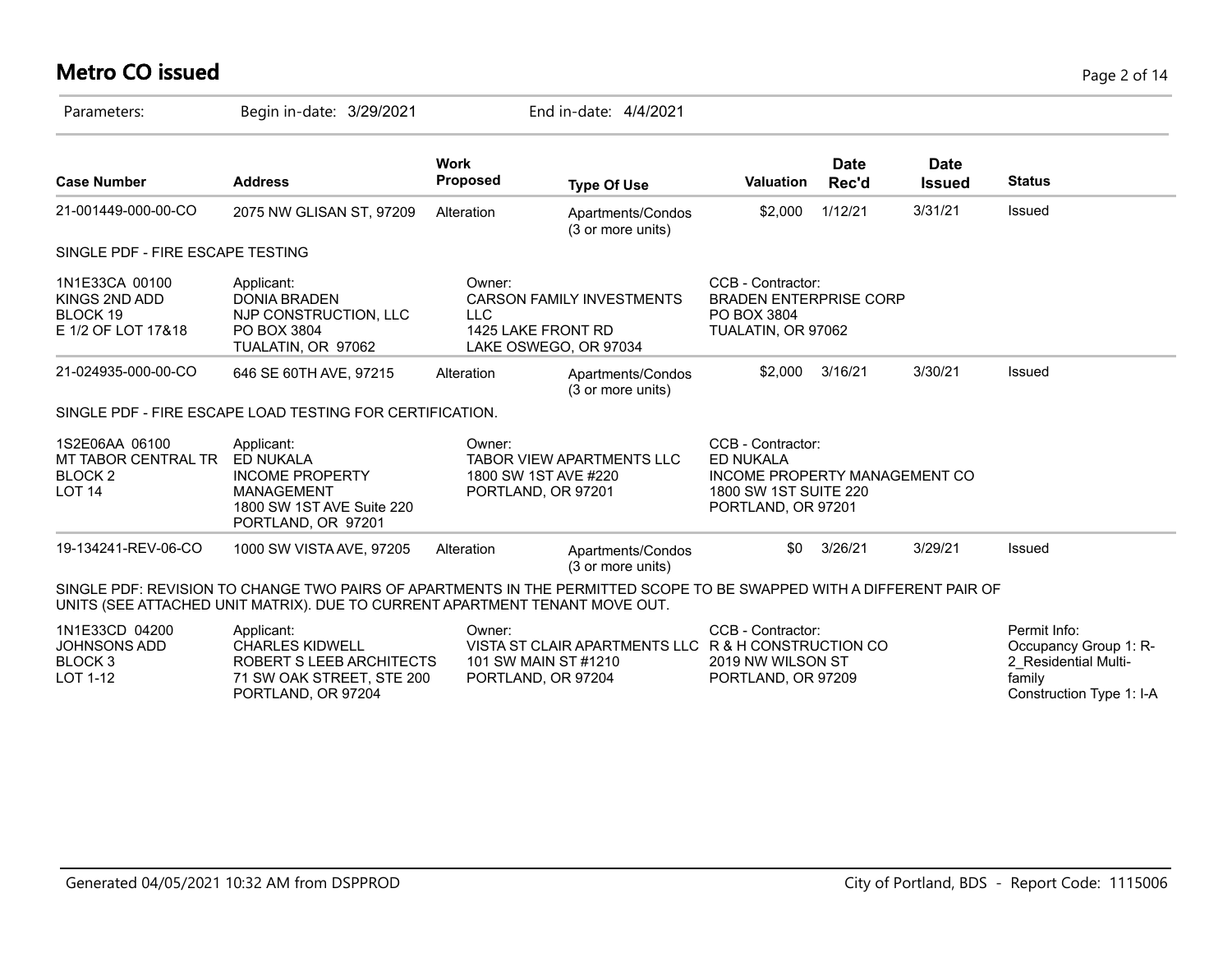| <b>Metro CO issued</b>                                                            |                                                                                                                                                                                                                                                  |                                                                                                               |                                        |                                                                                                                    |                      |                              | Page 3 of 14                                                                                            |
|-----------------------------------------------------------------------------------|--------------------------------------------------------------------------------------------------------------------------------------------------------------------------------------------------------------------------------------------------|---------------------------------------------------------------------------------------------------------------|----------------------------------------|--------------------------------------------------------------------------------------------------------------------|----------------------|------------------------------|---------------------------------------------------------------------------------------------------------|
| Parameters:                                                                       | Begin in-date: 3/29/2021                                                                                                                                                                                                                         |                                                                                                               | End in-date: 4/4/2021                  |                                                                                                                    |                      |                              |                                                                                                         |
| <b>Case Number</b>                                                                | <b>Address</b>                                                                                                                                                                                                                                   | <b>Work</b><br><b>Proposed</b>                                                                                | <b>Type Of Use</b>                     | Valuation                                                                                                          | <b>Date</b><br>Rec'd | <b>Date</b><br><b>Issued</b> | <b>Status</b>                                                                                           |
| 20-177768-000-00-CO                                                               | 2824 NW UPSHUR ST, 97210 Alteration                                                                                                                                                                                                              |                                                                                                               | Apartments/Condos<br>(3 or more units) | \$64,500                                                                                                           | 8/24/20              | 3/30/21                      | <b>Issued</b>                                                                                           |
| <b>CONCRETE FOUNDATION.</b>                                                       | SINGLE PDF - PARTIAL CHANGE OF OCCUPANCY TO FINISH BASEMENT, CREATING (4) ADDITIONAL BEDROOMS, (2) BATHROOMS, AND (2) FAMILY<br>ROOMS AS ADDITIONAL LIVING SPACE FOR UNITS 1 AND 3. NEW EGRESS WINDOWS, VOLUNTARY ANCHORING OF WOOD STRUCTURE TO |                                                                                                               |                                        |                                                                                                                    |                      |                              |                                                                                                         |
| 1N1E29DC 04600<br><b>WILLAMETTE HTS ADD</b><br><b>BLOCK D</b><br>LOT <sub>5</sub> | Applicant:<br><b>JUDE BAAS</b><br>5125 NE Skidmore St<br>PORTLAND OR 97218                                                                                                                                                                       | Owner:<br><b>JUDE BAAS</b><br>816 SE 35TH AVE<br>PORTLAND, OR 97214<br>Owner:<br>JANE BOYD<br>816 SE 35TH AVE |                                        | CCB - Contractor:<br>OLTEAN CONSTRUCTION LLC<br>3825 SE 14TH AVE<br>PORTLAND, OR 97202                             |                      |                              | Permit Info:<br>Occupancy Group 1: R-<br>2 Residential Multi-<br>family<br>Construction Type 1: V-B     |
|                                                                                   |                                                                                                                                                                                                                                                  | PORTLAND, OR 97214                                                                                            |                                        |                                                                                                                    |                      |                              |                                                                                                         |
| 19-135162-REV-04-CO                                                               | 1525 SW PARK AVE, 97201                                                                                                                                                                                                                          | Alteration                                                                                                    | Assembly                               | \$4.956                                                                                                            | 2/24/21              | 4/1/21                       | Issued                                                                                                  |
| REPLACEMENT LOCATION.                                                             | SINGLE PDF - VALUE ADDED REVISION TO INSTALL FRP STRENGTHENING ON EXISTING 9TH FLOOR PT SLAB AT ROOF DECK, BENEATH POOL                                                                                                                          |                                                                                                               |                                        |                                                                                                                    |                      |                              |                                                                                                         |
| 1S1E04AD 04200<br><b>PORTLAND</b><br>BLOCK 226<br>LOT 1-8                         | Applicant:<br><b>ZAC HORTON</b><br><b>FASTER PERMITS</b><br>2000 SW 1ST AVE SUITE 420<br>PORTLAND, OR 97201                                                                                                                                      | Owner:<br><b>PO BOX 847</b><br>CARLSBAD, CA 92018                                                             | TR SOUTHPARK SQUARE CORP               | CCB - Contractor:<br><b>JR JOHNSON LLC</b><br>9425 N BURRAGE AVE<br>PORTLAND, OR 97217                             |                      |                              |                                                                                                         |
| 20-181094-000-00-CO                                                               | 7700 NE AMBASSADOR PL,<br>97220                                                                                                                                                                                                                  | Alteration                                                                                                    | <b>Business</b>                        | \$56,000                                                                                                           | 8/21/20              | 3/29/21                      | <b>Issued</b>                                                                                           |
|                                                                                   | SINGLE PDF - TENANT IMPROVEMENT, EXPAND TENANT SPACE WITH NEW CONFERENCE ROOM WITH OPERABLE PARTITION.                                                                                                                                           |                                                                                                               |                                        |                                                                                                                    |                      |                              |                                                                                                         |
| 1N2E09C 01200<br>PORTLAND INT'L<br><b>CENTER</b><br>LOT 1&2 TL 1200               | Applicant:<br><b>BRANDON PARKS</b><br><b>HUE ARCHITECTURE</b><br>20 NW THIRD ST<br>GRESHAM, OR 97030                                                                                                                                             | Owner:<br>PORT OF PORTLAND<br>PORTLAND, OR 97201                                                              | 200 SW MARKET ST #200                  | CCB - Contractor:<br><b>CHRIS PALAMARIS</b><br>CPC & SONS INC<br>12200 SW FAIRFIELD ST<br>BEAVERTON, OR 97005-1436 |                      |                              | Permit Info:<br>Occupancy Group 1:<br>B Bank, Off., Med.Off.,<br>Pub.Bldg.<br>Construction Type 1: II-B |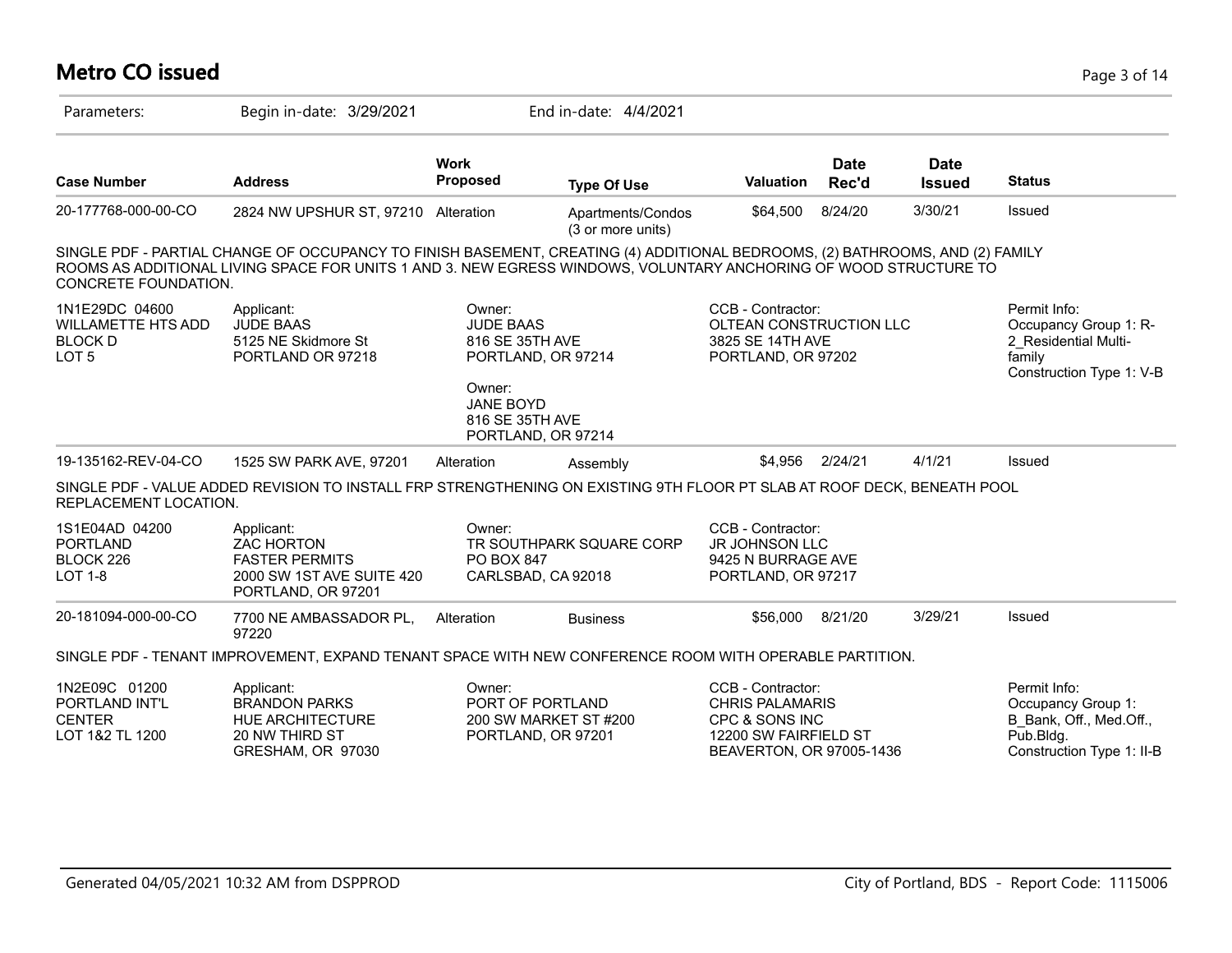#### **Metro CO issued** Page 4 of 14 Parameters: Begin in-date: 3/29/2021 End in-date: 4/4/2021 **Work Case Number Address Proposed Type Of Use Valuation Status Date Rec'd Date Issued** 21-001516-000-00-CO 6801 NE COLUMBIA BLVD, 97218 Alteration Business \$75,000 1/13/21 3/30/21 Issued SINGLE PDF - TI FOR NEW TENANT FOR MOTOR VEHICLE STORAGE; NO CHANGE OF OCCUPANCY; NEW WALLS TO CREATE CONFERENCE ROOM, OFFICES, AND RESTROOM 1N2E17 90000 GENERAL COMMON ELEMENTS Permit Info: Occupancy Group 1: B\_Bank, Off., Med.Off., Pub.Bldg. Construction Type 1: III-B Construction Type 2 (formerly Type 1): III-B CCB - Contractor: WALEN CONSTRUCTION LLC PO BOX 2267 WILSONVILLE, OR 97070 Owner: COLUMBIA INDUSTRIAL PARK CONDOMINIUMS OWNERS ASSOCIATION PO BOX 87908 VANCOUVER, WA 98687-7908 Applicant: RYAN PICKREL FASTER PERMITS 2000 SW 1ST AVE #420 PORTLAND OR 97201 20-106682-DFS-01-CO 8811 N LOMBARD ST, 97203 Alteration Business \$12,000 3/15/21 3/31/21 Issued SINGLE PDF - DFS FOR WALK-IN COOLER. 1N1W01CD 18900 CCB - Contractor: ROLLAND WALTERS BULLDOG MECHANICAL & REMODELING INC 3307 NE 39TH STREET VANCOUVER, WA 98661 Owner: LOMBARD 8803 LLC 402 NW 13TH AVE PORTLAND, OR 97209-2930 Applicant: DARIN BOUSKA 17407 SW INKSTER DR SHERWOOD, OR 97140 21-002090-000-00-CO 5801 NE COLUMBIA BLVD, 97218 Alteration Business \$210,000 1/11/21 4/1/21 Issued SINGLE PDF - TENANT IMPROVEMENT AND PARTIAL CHANGE OF OCCUPANCY FROM B TO S, DEMO INTERIOR OFFICES AND STAIRS, INSTALL NEW CEILING TILE. REMODEL OFFICE AND WAREHOUSE TOILET ROOMS TO MEET ACCESSIBILITY CODE. NEW INTERIOR WALLS, DOOR HARDWARE, NEW STAIRS TO EXISTING MEZZANINE. 1N2E18A 01100 SECTION 18 1N 2E TL 1100 11.03 ACRES Permit Info: Occupancy Group 1: S-1\_Storage - Moderate Hazard, Warehouse CCB - Contractor: LIT INDUSTRIAL LTD PARTNERSHIP WALEN CONSTRUCTION LLC PO BOX 2267 WILSONVILLE, OR 97070 Owner: 1717 MCKINNEY AVE #1900 DALLAS, TX 75202-1253 Applicant: SABINE O'HALLORAN MILDREN DESIGN GROUP 4875 SW GRIFFITH DR

BEAVERTON, OR 97005

Construction Type 1: III-B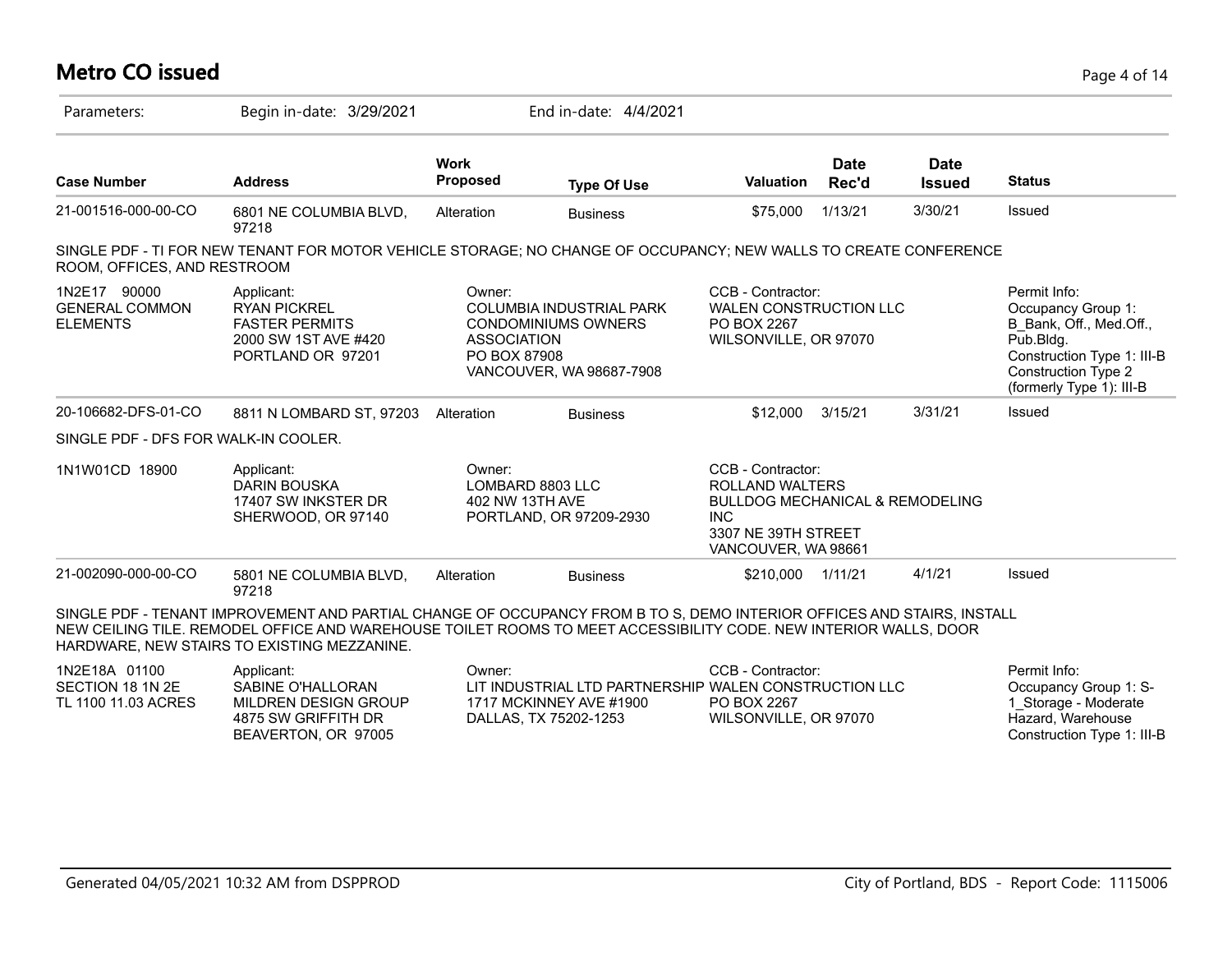# **Metro CO issued** Page 5 of 14

| Parameters:                                                                                                  | Begin in-date: 3/29/2021                                                                                                                                                                                |                                                           | End in-date: 4/4/2021                              |                                                                                                       |                      |                              |                                                                                                                                                                              |
|--------------------------------------------------------------------------------------------------------------|---------------------------------------------------------------------------------------------------------------------------------------------------------------------------------------------------------|-----------------------------------------------------------|----------------------------------------------------|-------------------------------------------------------------------------------------------------------|----------------------|------------------------------|------------------------------------------------------------------------------------------------------------------------------------------------------------------------------|
| <b>Case Number</b>                                                                                           | <b>Address</b>                                                                                                                                                                                          | <b>Work</b><br><b>Proposed</b>                            | <b>Type Of Use</b>                                 | <b>Valuation</b>                                                                                      | <b>Date</b><br>Rec'd | <b>Date</b><br><b>Issued</b> | <b>Status</b>                                                                                                                                                                |
| 19-252870-DFS-05-CO                                                                                          | 710 NE HOLLADAY ST, 97232 Alteration                                                                                                                                                                    |                                                           | <b>Business</b>                                    | \$30,000                                                                                              | 3/8/21               | 3/30/21                      | Issued                                                                                                                                                                       |
|                                                                                                              | SINGLE PDF - DFS FOR CONCRETE FIBER REINFORCED POLYMERS.                                                                                                                                                |                                                           |                                                    |                                                                                                       |                      |                              |                                                                                                                                                                              |
| 1N1E35BC 00200<br><b>HOLLADAYS ADD</b><br>BLOCK 91&102 TL 200<br>DEFERRED ADDITIONAL<br><b>TAX LIABILITY</b> | Applicant:<br><b>NATHAN CLARK</b><br><b>SWINERTON</b><br>PORTLAND OR<br><b>USA</b>                                                                                                                      | Owner:<br>AAT LLOYD DISTRICT LLC<br>SAN DIEGO, CA 92121   | 3420 CARMEL MOUNTAIN RD #100                       | CCB - Contractor:<br>SWINERTON BUILDERS INC<br>2001 CLAYTON ROAD 7TH FLOOR LEGAL<br>CONCORD, CA 94520 |                      |                              |                                                                                                                                                                              |
| 19-252870-DFS-04-CO                                                                                          | 710 NE HOLLADAY ST, 97232 Alteration                                                                                                                                                                    |                                                           | <b>Business</b>                                    | \$150,000                                                                                             | 2/24/21              | 3/30/21                      | Issued                                                                                                                                                                       |
| SINGLE PDF - DFS Aluminum Storefront                                                                         |                                                                                                                                                                                                         |                                                           |                                                    |                                                                                                       |                      |                              |                                                                                                                                                                              |
| 1N1E35BC 00200<br><b>HOLLADAYS ADD</b><br>BLOCK 91&102 TL 200<br>DEFERRED ADDITIONAL<br><b>TAX LIABILITY</b> | Applicant:<br><b>NATHAN CLARK</b><br><b>SWINERTON</b><br>PORTLAND OR<br><b>USA</b>                                                                                                                      | Owner:<br>AAT LLOYD DISTRICT LLC<br>SAN DIEGO, CA 92121   | 3420 CARMEL MOUNTAIN RD #100                       | CCB - Contractor:<br>SWINERTON BUILDERS INC<br>2001 CLAYTON ROAD 7TH FLOOR LEGAL<br>CONCORD, CA 94520 |                      |                              |                                                                                                                                                                              |
| 20-191627-DFS-02-CO                                                                                          | 2075 NW WILSON ST, 97209                                                                                                                                                                                | Alteration                                                | Factory/Industrial                                 | \$1                                                                                                   | 3/17/21              | 3/30/21                      | Issued                                                                                                                                                                       |
| SINGLE PDF - DFS FOR TANK ANCHORAGE.                                                                         |                                                                                                                                                                                                         |                                                           |                                                    |                                                                                                       |                      |                              |                                                                                                                                                                              |
| 1N1E28CA 01200                                                                                               | Applicant:<br>ZACHARY FREUND<br><b>LRS ARCHITECTS</b><br>720 NW DAVIS ST., STE 300<br>PORTLAND, OR 97209                                                                                                | Owner:<br>MW 2000 WILSON LLC                              | 210 SW MORRISON ST #600<br>PORTLAND, OR 97204-3150 | CCB - Contractor:<br>R & H CONSTRUCTION CO<br>2019 NW WILSON ST<br>PORTLAND, OR 97209                 |                      |                              |                                                                                                                                                                              |
| 20-214671-000-00-CO                                                                                          | 2305 SE 9TH AVE, 97214                                                                                                                                                                                  | Alteration                                                | Factory/Industrial                                 | \$389,723                                                                                             | 11/16/20             | 4/1/21                       | Issued                                                                                                                                                                       |
|                                                                                                              | SINGLE PDF: TI FOR NEW TENANT. PARTIAL CHANGE OF OCCUPANCY FROM STORAGE TO FOOD PRODUCTION. INCLUDES EXTERIOR<br>ALTERATION TO REPLACE EXISTING OVERHEAD DOOR ON NORTH. EXISTING B OCCUPANCY TO REMAIN. |                                                           |                                                    |                                                                                                       |                      |                              |                                                                                                                                                                              |
| 1S1E02CC 07000<br>STEPHENS ADD<br>BLOCK 92<br><b>LOT 7&amp;8</b>                                             | Applicant:<br><b>GABE HEADRICK</b><br>STEELHEAD ARCHITECTURE<br>5210 SE 26TH AVE<br>PORTLAND OR 97202                                                                                                   | Owner:<br>LLC.<br>290 SE SPOKANE ST<br>PORTLAND, OR 97202 | CARUTHERS STREET PROPERTIES IBUILDPDX COMPANY LLC  | CCB - Contractor:<br>8835 SW CANYON LANE SUITE 408<br>PORTLAND, OR 97225                              |                      |                              | Permit Info:<br>Occupancy Group 1: F-<br>1 Industrial Plant -<br>Factory, Mod.Hazard<br>Construction Type 1: III-B<br><b>Construction Type 2</b><br>(formerly Type 1): III-B |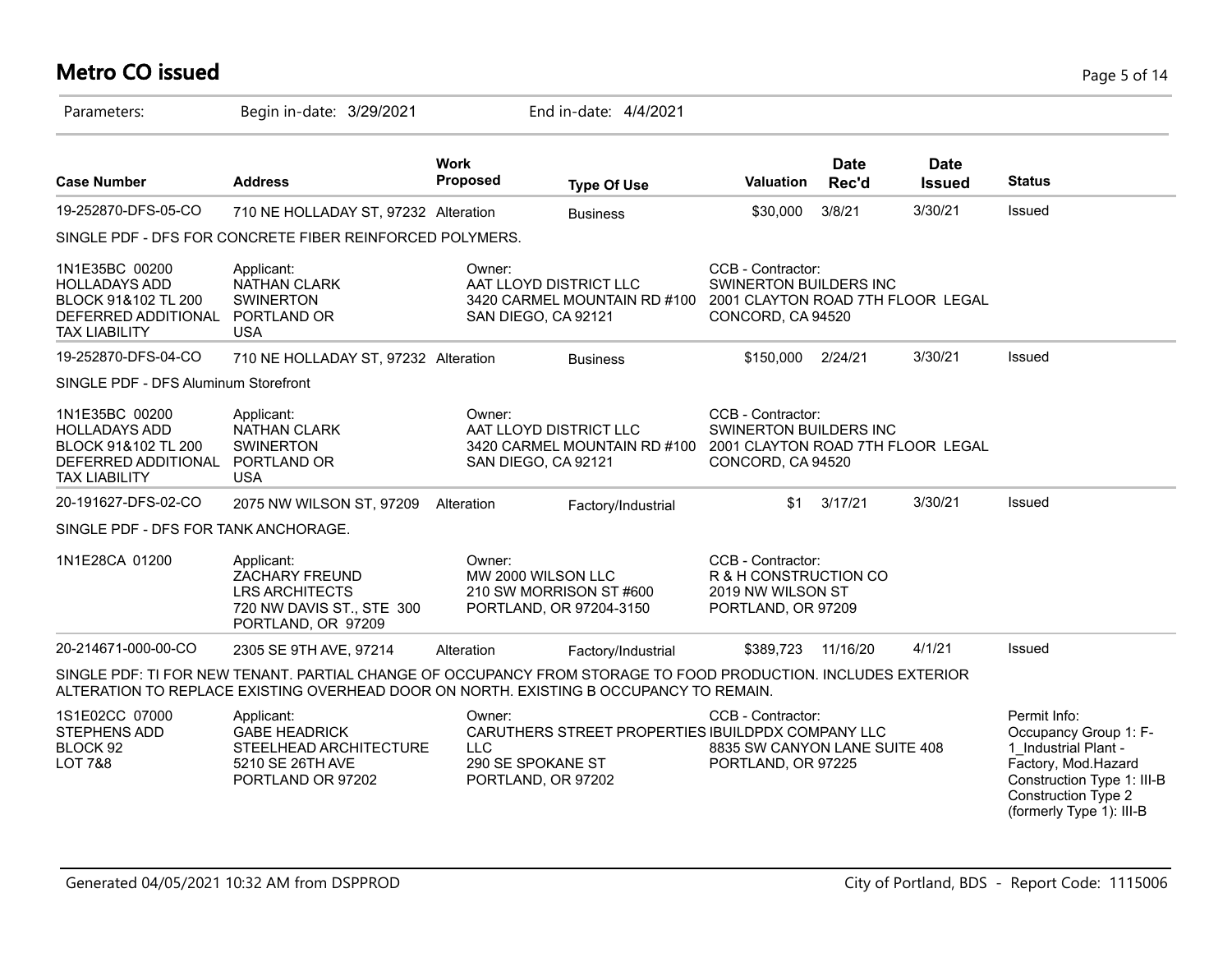# **Metro CO issued** Page 6 of 14 Parameters: Begin in-date: 3/29/2021 End in-date: 4/4/2021

| <b>Address</b>                                                                                              | <b>Work</b><br>Proposed | <b>Type Of Use</b>            | <b>Valuation</b>                                                                                                                                                                                            | <b>Date</b><br>Rec'd | <b>Date</b><br><b>Issued</b>                                                                                                                      | <b>Status</b>                                                                                                                                                                                                  |
|-------------------------------------------------------------------------------------------------------------|-------------------------|-------------------------------|-------------------------------------------------------------------------------------------------------------------------------------------------------------------------------------------------------------|----------------------|---------------------------------------------------------------------------------------------------------------------------------------------------|----------------------------------------------------------------------------------------------------------------------------------------------------------------------------------------------------------------|
| 7000 NE AIRPORT WAY,<br>97218                                                                               | Alteration              | Institutional                 | \$1,500,000                                                                                                                                                                                                 | 3/24/21              | 3/29/21                                                                                                                                           | <b>Issued</b>                                                                                                                                                                                                  |
|                                                                                                             |                         |                               |                                                                                                                                                                                                             |                      |                                                                                                                                                   |                                                                                                                                                                                                                |
| Applicant:<br>Mike Coyle<br><b>Faster Permits</b><br>Portland, OR 97201                                     | Owner:                  |                               |                                                                                                                                                                                                             |                      |                                                                                                                                                   | Permit Info:<br>Occupancy Group 1: A-<br>2_Nightclub<br>Construction Type 1: I-A<br>Construction Type 2<br>(formerly Type 1): I-A                                                                              |
| 404 NW 23RD AVE, 97210                                                                                      | Alteration              | Mercantile                    | \$25,000                                                                                                                                                                                                    | 2/2/21               | 3/29/21                                                                                                                                           | Issued                                                                                                                                                                                                         |
|                                                                                                             |                         |                               |                                                                                                                                                                                                             |                      |                                                                                                                                                   |                                                                                                                                                                                                                |
| Applicant:<br><b>ZAC HORTON</b><br><b>FASTER PERMITS</b><br>2000 SW 1ST AVE SUITE 420<br>PORTLAND, OR 97201 | Owner:                  |                               |                                                                                                                                                                                                             |                      |                                                                                                                                                   | Permit Info:<br>Occupancy Group 1:<br>M_Store, Service Station<br>Construction Type 1: V-A<br><b>Construction Type 2</b><br>(formerly Type 1): V-A                                                             |
| 825 SE HAWTHORNE BLVD,<br>97214                                                                             | Alteration              | Mercantile                    | \$7.000                                                                                                                                                                                                     | 12/21/20             | 3/30/21                                                                                                                                           | <b>Issued</b>                                                                                                                                                                                                  |
|                                                                                                             |                         | 2000 SW 1st Avenue, Suite 420 | PORT OF PORTLAND<br>PO BOX 3529<br>PORTLAND, OR 97208-3529<br>SINGLE PDF - DFS FOR PREFAB EXHAUST SHAFT ANCHORAGE AND BRACING.<br><b>FLANDERS NW LLC ET AL</b><br>116 NE 6TH AVE #400<br>PORTLAND, OR 97232 |                      | CCB - Contractor:<br><b>HOFFMAN SKANSKALLC</b><br>PARSIPPANY, NJ 07054<br>CCB - Contractor:<br><b>BNK CONSTRUCTION INC</b><br>45 82ND DR STE 53 B | PDX AIRPORT - CONCOURSE B - DFS 13 - Composite metal panel system (Does not include Green Girt support brackets. To be submitted under separate<br>389 INTERPACE PARKWAY 5TH FLOOR<br>GLADSTONE, OR 97027-2562 |

| 1S1E02BC 06200 | Applicant:          | Owner:                    | CCB - Contractor:        | Permit Info:             |
|----------------|---------------------|---------------------------|--------------------------|--------------------------|
|                | <b>ERIC HOFFMAN</b> | 801 HAWTHORNE INVESTMENTS | <b>TED DAILEY</b>        | Occupancy Group 1:       |
|                | SUM DESIGN STUDIO + | LLC                       | WILLAMETTE HEATING & AIR | M Store, Service Station |
|                | ARCHITECTURE        | 801 SE HAWTHORNE BLVD     | CONDITIONING INC         | Construction Type 1: V-B |
|                | 231 SE 12TH AVE     | PORTLAND, OR 97214        | 4760 SW HAMILTON         | Construction Type 2      |
|                | PORTLAND OR 97214   |                           | PORTLAND, OR 97221       | (formerly Type 1): $V-B$ |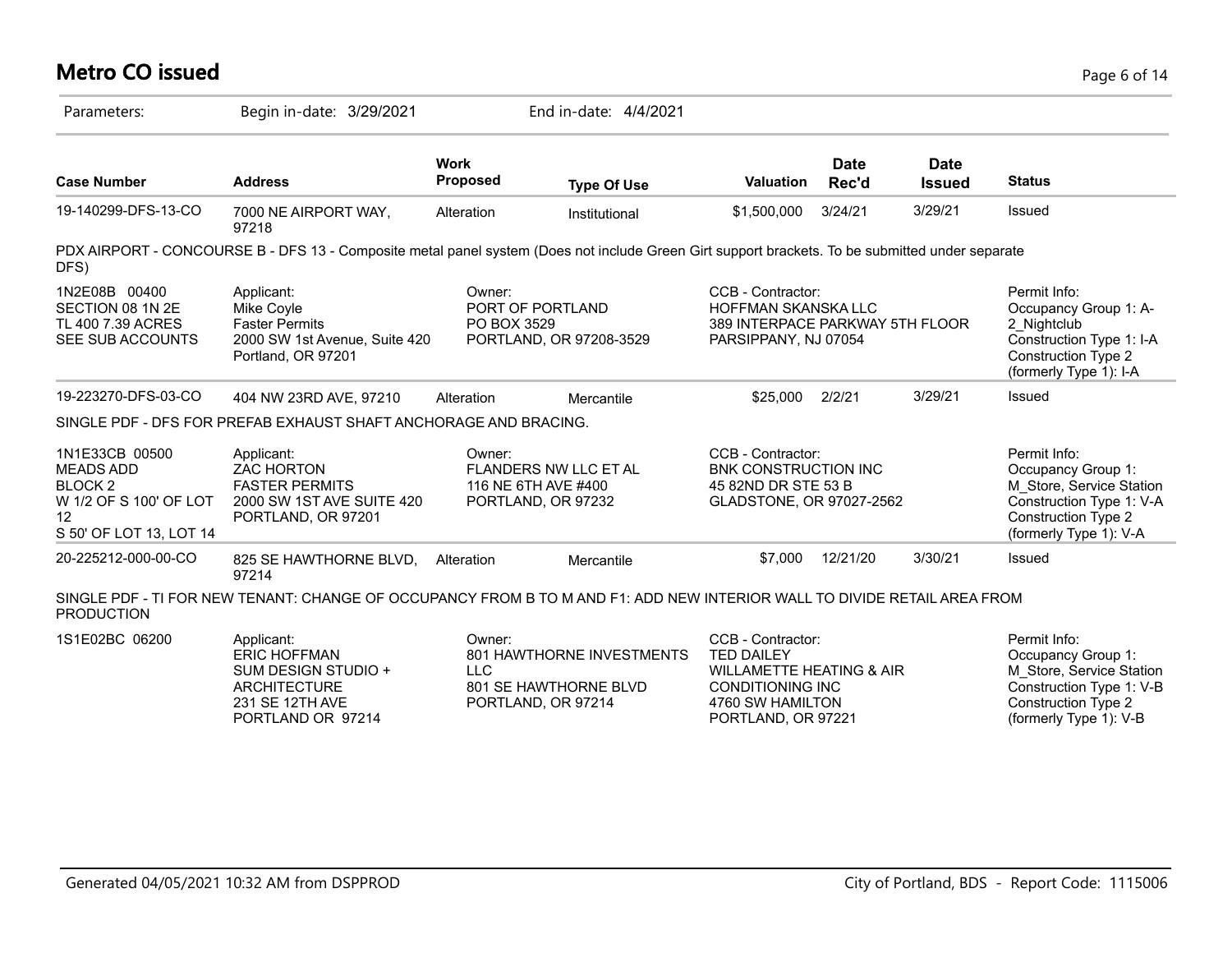#### **Metro CO issued** Page 7 of 14

| Parameters:                                                                                                                                   | Begin in-date: 3/29/2021                                                                                                                                                                                                                                  |                                     | End in-date: 4/4/2021                                                    |                                                                                                                        |                      |                              |                                                                                                     |
|-----------------------------------------------------------------------------------------------------------------------------------------------|-----------------------------------------------------------------------------------------------------------------------------------------------------------------------------------------------------------------------------------------------------------|-------------------------------------|--------------------------------------------------------------------------|------------------------------------------------------------------------------------------------------------------------|----------------------|------------------------------|-----------------------------------------------------------------------------------------------------|
| <b>Case Number</b>                                                                                                                            | <b>Address</b>                                                                                                                                                                                                                                            | <b>Work</b><br><b>Proposed</b>      | <b>Type Of Use</b>                                                       | <b>Valuation</b>                                                                                                       | <b>Date</b><br>Rec'd | <b>Date</b><br><b>Issued</b> | <b>Status</b>                                                                                       |
| 20-214448-DFS-01-CO                                                                                                                           | 625 NW EVERETT ST, 97209                                                                                                                                                                                                                                  | Alteration                          | Storage                                                                  | \$12,000                                                                                                               | 3/30/21              | 3/30/21                      | Issued                                                                                              |
| DFS 01- Steel Stud Framing                                                                                                                    |                                                                                                                                                                                                                                                           |                                     |                                                                          |                                                                                                                        |                      |                              |                                                                                                     |
| 1N1E34CB 05300<br><b>COUCHS ADD</b><br>BLOCK 47<br>E 50' OF LOT 2&3<br>POTENTIAL ADDITIONAL<br><b>TAX</b>                                     | Applicant:<br>Nick Kurkov<br>WALSH CONSTRUCTION CO<br><b>OREGON</b><br>2905 SW 1st Ave                                                                                                                                                                    | Owner:<br>250 3RD AVE N #400        | EVERETT STATION LOFTS LLC<br>MINNEAPOLIS, MN 55401                       | CCB - Contractor:<br><b>TOM MITCHELL</b><br>WALSH CONSTRUCTION CO OREGON<br>2905 SW 1ST AVE<br>PORTLAND, OR 97201-4705 |                      |                              | Permit Info:<br>Occupancy Group 1: R-<br>2 Residential Multi-<br>family<br>Construction Type 1: V-A |
| 21-006209-000-00-CO                                                                                                                           | 10608 SE MARTINS ST, 97266 Alteration                                                                                                                                                                                                                     |                                     | Utility                                                                  | \$19,000                                                                                                               | 1/22/21              | 3/30/21                      | Issued                                                                                              |
| CABINETS.                                                                                                                                     | SINGLE PDF - PERSONAL WIRELESS SERVICE FACILITY - WIRELESS TOWER - APPLICATION #3 - ELIGIBLE FACILITIES REQUEST TO REPLACE (3)<br>ANTENNAS; REMOVE (9) RADIOS, INSTALL (3) RADIOS; INSTALL (1) CABLE WITH PENDANT AND J-BOX. UPDATE EQUIPMENT IN EXISTING |                                     |                                                                          |                                                                                                                        |                      |                              |                                                                                                     |
| 1S2E15CD 00800<br><b>MENTONE</b><br>INC PT VAC STS BLOCK<br>77<br>INC PT VAC ST BLOCK<br>78 EXC PT IN ST<br>SPLIT MAP R217236<br>(R561207940) | Applicant:<br><b>AMELIA MECKLER</b><br><b>CROWN CASTLE</b><br>PORTLAND OR<br><b>USA</b>                                                                                                                                                                   | Owner:<br><b>FAP PROPERTIES LLC</b> | 2910 S BRANDYWINE DR<br>WEST LINN, OR 97068-8313                         | <b>Primary Contractor:</b><br>TO BID                                                                                   |                      |                              |                                                                                                     |
| 21-007314-000-00-CO                                                                                                                           | 4836 SE POWELL BLVD,<br>97206                                                                                                                                                                                                                             | Alteration                          | Utility                                                                  | \$15,000                                                                                                               | 1/25/21              | 3/29/21                      | Issued                                                                                              |
| <b>EXISTING POWER CABINET.</b>                                                                                                                | SINGLE PDF - PERSONAL WIRELESS SERVICE FACILITY - WIRELESS TOWER - APPLICATION #3 - TOWER: REPLACE (3) ANTENNAS. REMOVE (3)<br>AMPLIFIERS. ADD (3) RADIOS AND A DC TRUNK. GROUND: REPLACE (1) SUPPORT CABINET ON EXISTING H-FRAME. ADD EQUIPMENT INTO     |                                     |                                                                          |                                                                                                                        |                      |                              |                                                                                                     |
| 1S2E07CA 09900<br>SECTION 07 1S 2E<br>TL 9900 1.48 ACRES                                                                                      | Applicant:<br><b>ZACH PHILLIPS</b><br><b>CROWN CASTLE</b><br>5111 N BOWDOIN ST<br>PORTLAND, OR 97203                                                                                                                                                      | Owner:                              | NWSS-POWELL STORAGE LLC<br>5005 MEADOWS RD #420<br>LAKE OSWEGO, OR 97035 | CCB - Contractor:<br>Dean Ritter<br>ELECTRIC TECH CONSTRUCTION INC<br>1910 MARK COURT STE 130<br>CONCORD, CA 94520     |                      |                              |                                                                                                     |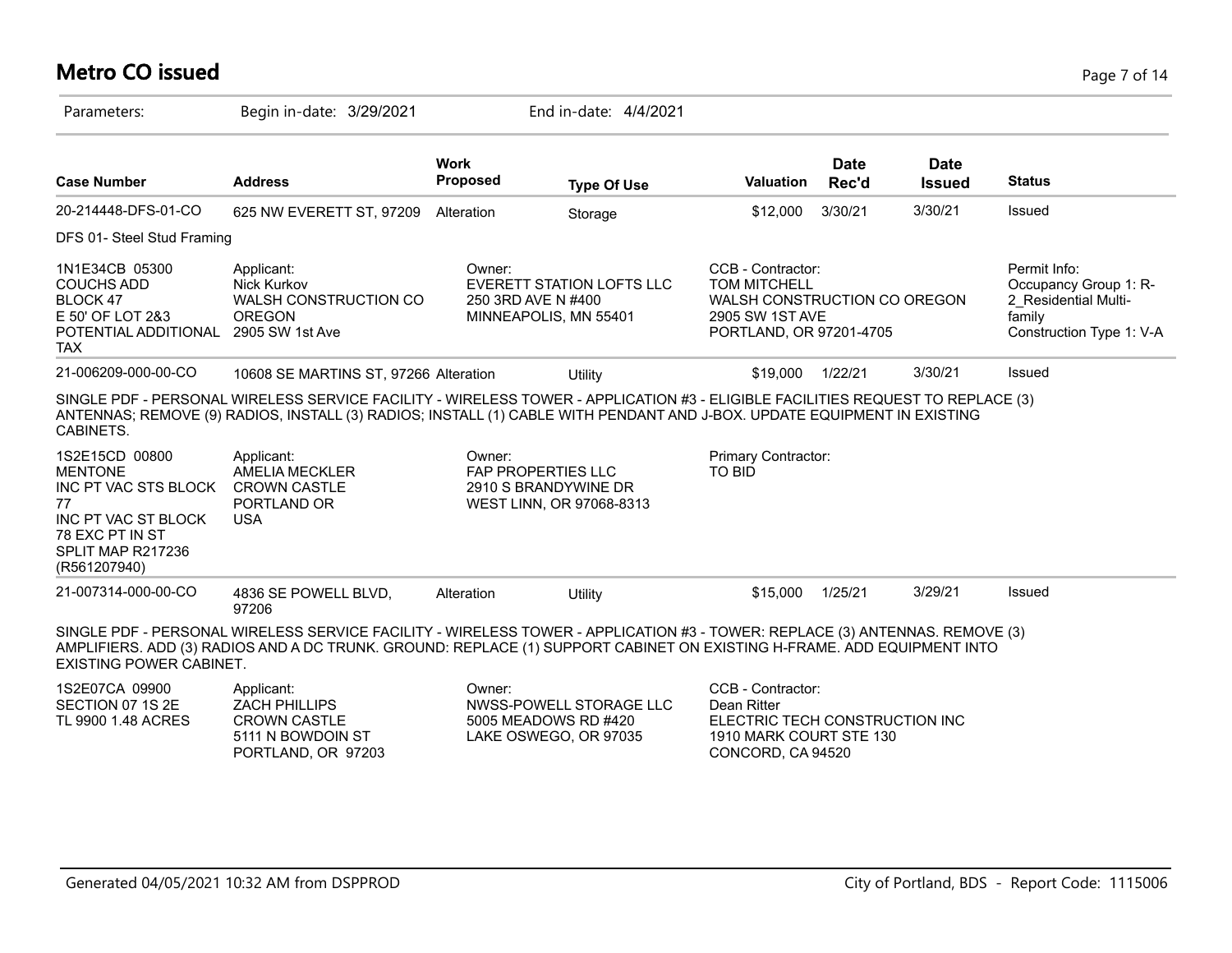# **Metro CO issued** Page 8 of 14

| Parameters:                                                                                                                                                                          | Begin in-date: 3/29/2021                                                                                                                             |                                 | End in-date: 4/4/2021                                                  |                                                                                                        |                      |                              |                                                              |
|--------------------------------------------------------------------------------------------------------------------------------------------------------------------------------------|------------------------------------------------------------------------------------------------------------------------------------------------------|---------------------------------|------------------------------------------------------------------------|--------------------------------------------------------------------------------------------------------|----------------------|------------------------------|--------------------------------------------------------------|
| <b>Case Number</b>                                                                                                                                                                   | <b>Address</b>                                                                                                                                       | <b>Work</b><br>Proposed         | <b>Type Of Use</b>                                                     | Valuation                                                                                              | <b>Date</b><br>Rec'd | <b>Date</b><br><b>Issued</b> | <b>Status</b>                                                |
| 20-224688-000-00-CO                                                                                                                                                                  | 7200 NW FRONT AVE, 97210                                                                                                                             | Alteration                      | Utility                                                                | \$170,000                                                                                              | 12/18/20             | 4/1/21                       | Issued                                                       |
|                                                                                                                                                                                      | SINGLE PDF - REMOVE PORTION OF EXISTING PARKING LOT AND CONVERT INTO VEHICLE ACCESS LANE. REMOVE AND REPLACE TREES.                                  |                                 |                                                                        |                                                                                                        |                      |                              |                                                              |
| 1N1W13 01200<br>SECTION 13 1N 1W<br>TL 1200 79.56 ACRES<br><b>LAND &amp; IMPS SEE</b><br>R324184 (R961130011) &<br>R533597 (R961130013) &<br>R693335 (R961130017<br>FOR MACH & EQUIP | Applicant:<br><b>JOSH SEXTON</b><br>SILTRONIC CORPORATION<br>7200 NW FRONT AVE<br>PORTLAND OR 97210                                                  | Owner:<br><b>SILTRONIC CORP</b> | 7200 NW FRONT AVE<br>PORTLAND, OR 97210-3676                           | CCB - Contractor:<br>WILLIAM STANLEY & SONS PAVING LLC<br>PO BOX 2010<br>GRESHAM, OR 97080<br>243-1274 |                      |                              |                                                              |
| Total # of CO Alteration permits issued: 20                                                                                                                                          |                                                                                                                                                      |                                 |                                                                        |                                                                                                        |                      |                              | Total valuation of CO Alteration permits issued: \$2,744,180 |
| 20-138278-000-00-CO                                                                                                                                                                  | 4245 SE MILWAUKIE AVE,<br>97202                                                                                                                      | Demolition                      | Factory/Industrial                                                     | \$60,000                                                                                               | 4/23/20              | 4/2/21                       | Issued                                                       |
| 20-138292-RS, 20-203067-CO, 20-203076-CO                                                                                                                                             | Demolish industrial general warehouse and commercial retail building in preparation for new construction w/20-138278-CO, 20-138287-CO, 20-138290-RS, |                                 |                                                                        |                                                                                                        |                      |                              |                                                              |
| 1S1E11CD 04300<br><b>GOODWOOD</b><br><b>BLOCK1</b><br><b>LOT 1-4</b><br>LOT 5 EXC W 50', LOT<br>9&10                                                                                 | Applicant:<br>Dan DeVeau<br><b>Hacker Architects</b><br>1615 SE 6TH AVE, 5TH FLOOR<br>PORTLAND OR 97214                                              | Owner:                          | THOMAS MILWAUKIE LLC<br>5122 NE WISTARIA DR<br>PORTLAND, OR 97213-2557 | CCB - Contractor:<br>R & H CONSTRUCTION CO<br>2019 NW WILSON ST<br>PORTLAND, OR 97209                  |                      |                              |                                                              |
| 20-203067-000-00-CO                                                                                                                                                                  | 4245 SE MILWAUKIE AVE,<br>97202                                                                                                                      | Demolition                      | Storage                                                                | \$10,000                                                                                               | 11/2/20              | 4/2/21                       | Issued                                                       |
|                                                                                                                                                                                      | Demo storage building (built per permit 14-223146-CO) w/20-138278/87-CO, 20-138290/92-RS, 20-203076-CO                                               |                                 |                                                                        |                                                                                                        |                      |                              |                                                              |
| 1S1E11CD 04300<br><b>GOODWOOD</b><br><b>BLOCK1</b><br><b>LOT 1-4</b><br>LOT 5 EXC W 50', LOT<br>9&10                                                                                 | Applicant:<br>Dan DeVeau<br><b>Hacker Architects</b><br>1615 SE 6TH AVE, 5TH FLOOR<br>PORTLAND OR 97214                                              | Owner:                          | THOMAS MILWAUKIE LLC<br>5122 NE WISTARIA DR<br>PORTLAND, OR 97213-2557 | CCB - Contractor:<br>R & H CONSTRUCTION CO<br>2019 NW WILSON ST<br>PORTLAND, OR 97209                  |                      |                              |                                                              |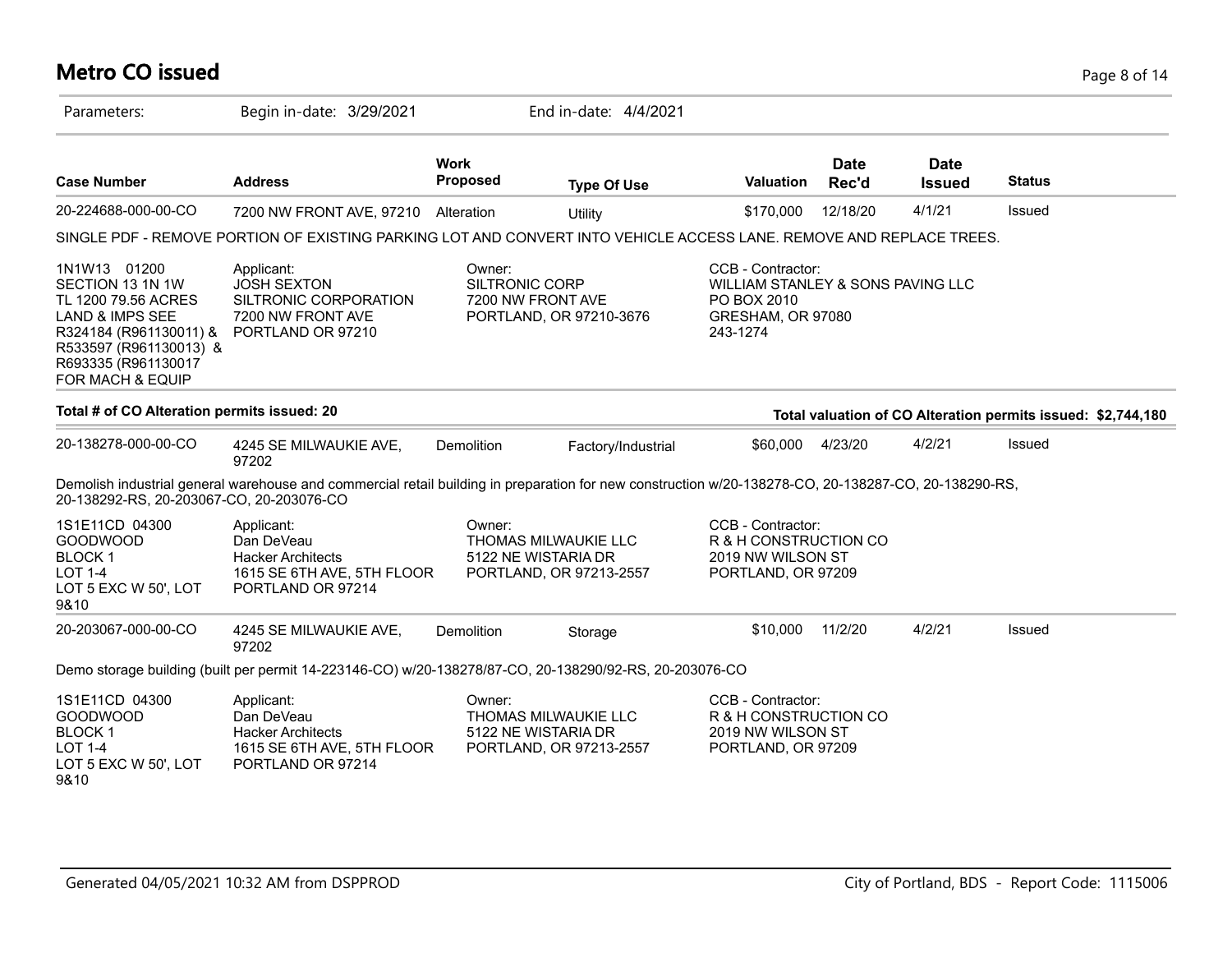# **Metro CO issued** Page 9 of 14

| Parameters:                                                                                                                                                       | Begin in-date: 3/29/2021                                                                                                                                                                                                            |                                                | End in-date: 4/4/2021                                                  |                                                                                                                   |                      |                       |                                                           |
|-------------------------------------------------------------------------------------------------------------------------------------------------------------------|-------------------------------------------------------------------------------------------------------------------------------------------------------------------------------------------------------------------------------------|------------------------------------------------|------------------------------------------------------------------------|-------------------------------------------------------------------------------------------------------------------|----------------------|-----------------------|-----------------------------------------------------------|
| <b>Case Number</b>                                                                                                                                                | <b>Address</b>                                                                                                                                                                                                                      | <b>Work</b><br>Proposed                        | <b>Type Of Use</b>                                                     | Valuation                                                                                                         | <b>Date</b><br>Rec'd | Date<br><b>Issued</b> | <b>Status</b>                                             |
| 20-203076-000-00-CO                                                                                                                                               | 4225 SE MILWAUKIE AVE,<br>97202                                                                                                                                                                                                     | Demolition                                     | Storage                                                                | \$10,000                                                                                                          | 11/2/20              | 4/2/21                | Issued                                                    |
|                                                                                                                                                                   | Demo free standing walk-in cooler w/20-138278-CO, 20-138287-CO, 20-138290-RS, 20-138292-RS, 20-203067-CO, 20-203076-CO                                                                                                              |                                                |                                                                        |                                                                                                                   |                      |                       |                                                           |
| 1S1E11CD 04300                                                                                                                                                    | Applicant:<br>Dan DeVeau<br><b>Hacker Architects</b><br>1615 SE 6TH AVE, 5TH FLOOR<br>PORTLAND OR 97214                                                                                                                             | Owner:                                         | THOMAS MILWAUKIE LLC<br>5122 NE WISTARIA DR<br>PORTLAND, OR 97213-2557 | CCB - Contractor:<br>R & H CONSTRUCTION CO<br>2019 NW WILSON ST<br>PORTLAND, OR 97209                             |                      |                       |                                                           |
| 20-138287-000-00-CO                                                                                                                                               | 4207 SE MILWAUKIE AVE,<br>97202                                                                                                                                                                                                     | Demolition                                     | Storage                                                                | \$10,000                                                                                                          | 4/23/20              | 4/2/21                | Issued                                                    |
| <sub>CO</sub>                                                                                                                                                     | Demolish storage building in preparation for new construction w/20-138278-CO, 20-138287-CO, 20-138290-RS, 20-138292-RS, 20-203067-CO, 20-203076-                                                                                    |                                                |                                                                        |                                                                                                                   |                      |                       |                                                           |
| 1S1E11CD 04100<br>GOODWOOD<br><b>BLOCK1</b><br><b>LOT 1&amp;2</b><br>E 25' OF LOT 10                                                                              | Applicant:<br>Dan DeVeau<br><b>Hacker Architects</b><br>1615 SE 6TH AVE, 5TH FLOOR<br>PORTLAND OR 97214                                                                                                                             | Owner:                                         | THOMAS MILWAUKIE LLC<br>5122 NE WISTARIA DR<br>PORTLAND, OR 97213-2557 | CCB - Contractor:<br>R & H CONSTRUCTION CO<br>2019 NW WILSON ST<br>PORTLAND, OR 97209                             |                      |                       |                                                           |
| Total # of CO Demolition permits issued: 4                                                                                                                        |                                                                                                                                                                                                                                     |                                                |                                                                        |                                                                                                                   |                      |                       | Total valuation of CO Demolition permits issued: \$90,000 |
| 20-102075-FND-01-CO                                                                                                                                               | 1120 SE MORRISON ST,<br>97214                                                                                                                                                                                                       | <b>New Construction</b>                        | Apartments/Condos<br>(3 or more units)                                 | \$6,700,000                                                                                                       | 2/4/20               | 3/31/21               | Issued                                                    |
|                                                                                                                                                                   | MODERA MORRISON - Foundation, excavation, shoring, and all concrete work including columns, walls, mild-reinforced and post-tensioned slabs up to Level<br>3 for new 7-story apartment building with 1.5 levels below grade parking |                                                |                                                                        |                                                                                                                   |                      |                       |                                                           |
| 1S1E02BA 05100<br><b>EAST PORTLAND</b><br>BLOCK 245<br>LOT 1&8 EXC PT IN ST<br>LOT 2-7, LAND & IMPS<br><b>SEE R150568</b><br>(R226516451) FOR<br><b>BILLBOARD</b> | Applicant:<br><b>STEVE RAINEY</b><br><b>SERA ARCHITECTS</b><br>338 NW 5TH AVE<br>PORTLAND, OR 97209                                                                                                                                 | Owner:<br>CH MORRISON LLC<br>Porltand OR 97205 | 20 SW Washington St, Ste 720                                           | CCB - Contractor:<br>David Johnson<br>MCRT PNW CONSTRUCTION LLC<br>220 NW 2ND AVE SUITE 900<br>PORTLAND, OR 97209 |                      |                       |                                                           |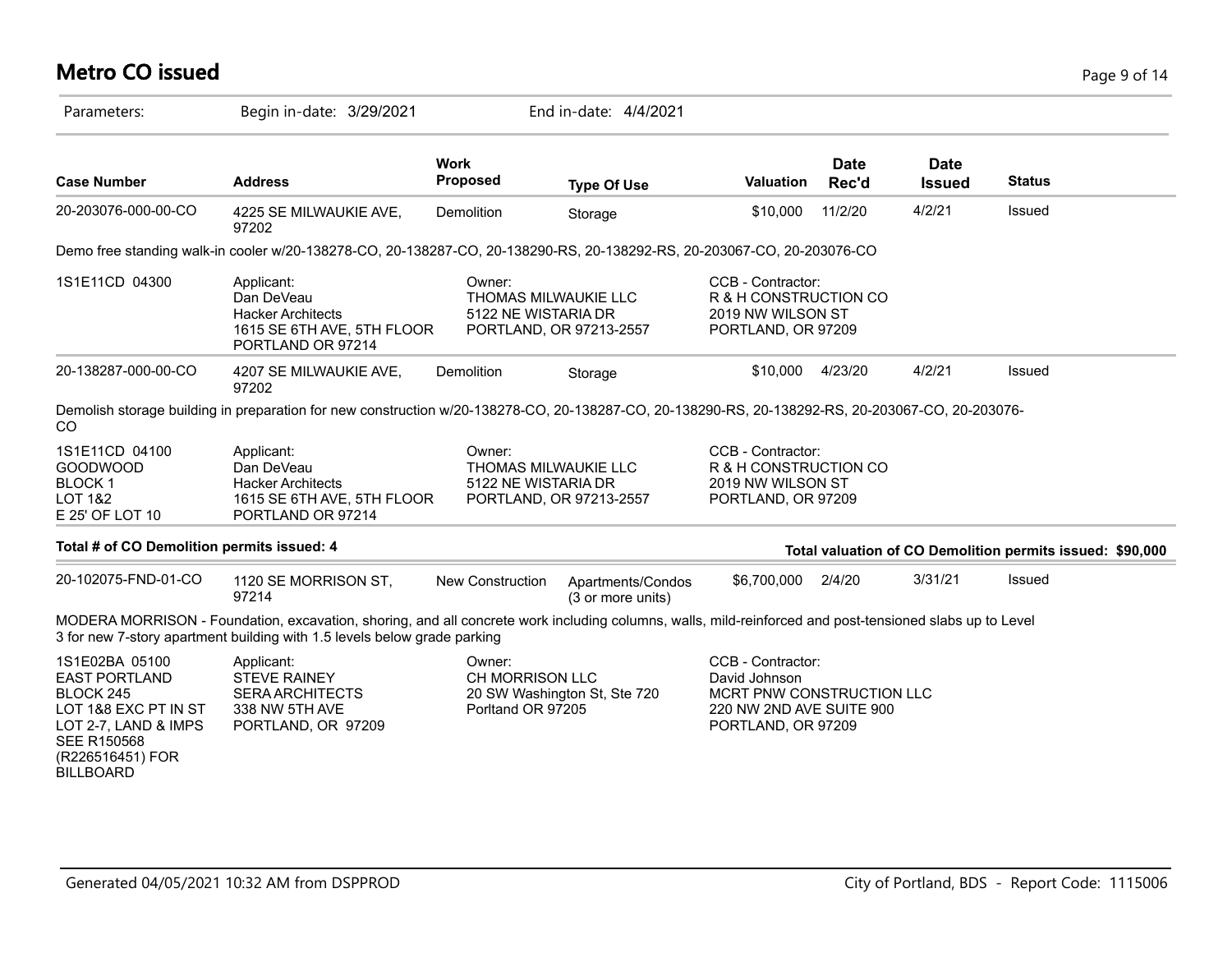# **Metro CO issued** Page 10 of 14

| Parameters:                                                                    | Begin in-date: 3/29/2021                                                                                                            |                                                                         | End in-date: 4/4/2021                  |                                                                                                   |                      |                              |                                                                                                                                                                                                       |
|--------------------------------------------------------------------------------|-------------------------------------------------------------------------------------------------------------------------------------|-------------------------------------------------------------------------|----------------------------------------|---------------------------------------------------------------------------------------------------|----------------------|------------------------------|-------------------------------------------------------------------------------------------------------------------------------------------------------------------------------------------------------|
| <b>Case Number</b>                                                             | <b>Address</b>                                                                                                                      | <b>Work</b><br><b>Proposed</b>                                          | <b>Type Of Use</b>                     | <b>Valuation</b>                                                                                  | <b>Date</b><br>Rec'd | <b>Date</b><br><b>Issued</b> | <b>Status</b>                                                                                                                                                                                         |
| 19-225419-REV-02-CO                                                            | 1545 NE 41ST AVE, 97232                                                                                                             | <b>New Construction</b>                                                 | Apartments/Condos<br>(3 or more units) | \$0                                                                                               | 3/17/21              | 3/30/21                      | Issued                                                                                                                                                                                                |
|                                                                                | SINGLE PDF - REVISION TO CHANGE TRUSS MANUFACTURER                                                                                  |                                                                         |                                        |                                                                                                   |                      |                              |                                                                                                                                                                                                       |
| 1N1E25DD 11200                                                                 | Applicant:<br><b>BRADLEE HERSEY</b><br><b>FASTER PERMITS</b><br>2000 SW 1ST AVE SUITE 420<br>PORTLAND OR 97201                      | Owner:<br>41 CENTRAL LLC<br>BEAVERTON, OR 97005                         | 4900 SW GRIFFITH DR #124               | CCB - Contractor:<br>SINCLAIR CONSTRUCTION LLC<br>470 2ND STREET SUITE A<br>LAKE OSWEGO, OR 97034 |                      |                              | Permit Info:<br>Occupancy Group 1: R-<br>2 Residential Multi-<br>family<br>Construction Type 1: V-B<br><b>Construction Type 2</b><br>(formerly Type 1): V-B                                           |
| 20-148613-DFS-01-CO                                                            | 1675 NE 41ST AVE, 97232                                                                                                             | <b>New Construction</b>                                                 | Apartments/Condos<br>(3 or more units) | \$22,500                                                                                          | 3/8/21               | 4/1/21                       | <b>Issued</b>                                                                                                                                                                                         |
|                                                                                | SINGLE PDF - DFS FOR FLOOR AND ROOF JOIST SYSTEM.                                                                                   |                                                                         |                                        |                                                                                                   |                      |                              |                                                                                                                                                                                                       |
| 1N1E25DD 11000<br><b>RALSTONS ADD</b><br><b>BLOCK4</b><br>LOT 7&8 EXC PT IN ST | Applicant:<br><b>JAMES KOH</b><br><b>BEAUDIN CONSTRUCTION</b><br>PO BOX 80514<br>PORTLAND, OR 97280                                 | Owner:<br>1675 41ST LLC<br>1061 NE 9TH AVE #2007<br>PORTLAND, OR 97232  |                                        | CCB - Contractor:<br><b>CONSTRUCTIVE INC</b><br>PO BOX 80514<br>PORTLAND, OR 97280                |                      |                              |                                                                                                                                                                                                       |
| 20-198006-000-00-CO                                                            | 5825 NE PRESCOTT ST,<br>97218                                                                                                       | New Construction                                                        | Apartments/Condos<br>(3 or more units) | \$10,937,143                                                                                      | 10/19/20             | 4/1/21                       | Issued                                                                                                                                                                                                |
|                                                                                | New 4-story, 50 unit PHB residential building with community spaces and associated site work. w/20-198018-MT                        |                                                                         |                                        |                                                                                                   |                      |                              |                                                                                                                                                                                                       |
| 1N2E19AD 10900                                                                 | Applicant:<br><b>CRAIG RIEGELNEGG</b><br><b>CARLETON HART</b><br><b>ARCHITECTURE</b><br>830 SW 10TH AVE., #200<br>PORTLAND OR 97205 | Owner:<br>PORTLAND CITY OF<br>421 SW 6TH AVE #500<br>PORTLAND, OR 97204 |                                        | CCB - Contractor:<br><b>LMC INC</b><br>19200 SW TETON AVE<br>TUALATIN, OR 97062                   |                      |                              | Permit Info:<br>Occupancy Group 1: R-<br>2_Residential Multi-<br>family<br>Construction Type 1: V-B<br>Construction Type 2<br>(formerly Type 1): I-A<br>Total Square Footage -<br>Display Only: 54182 |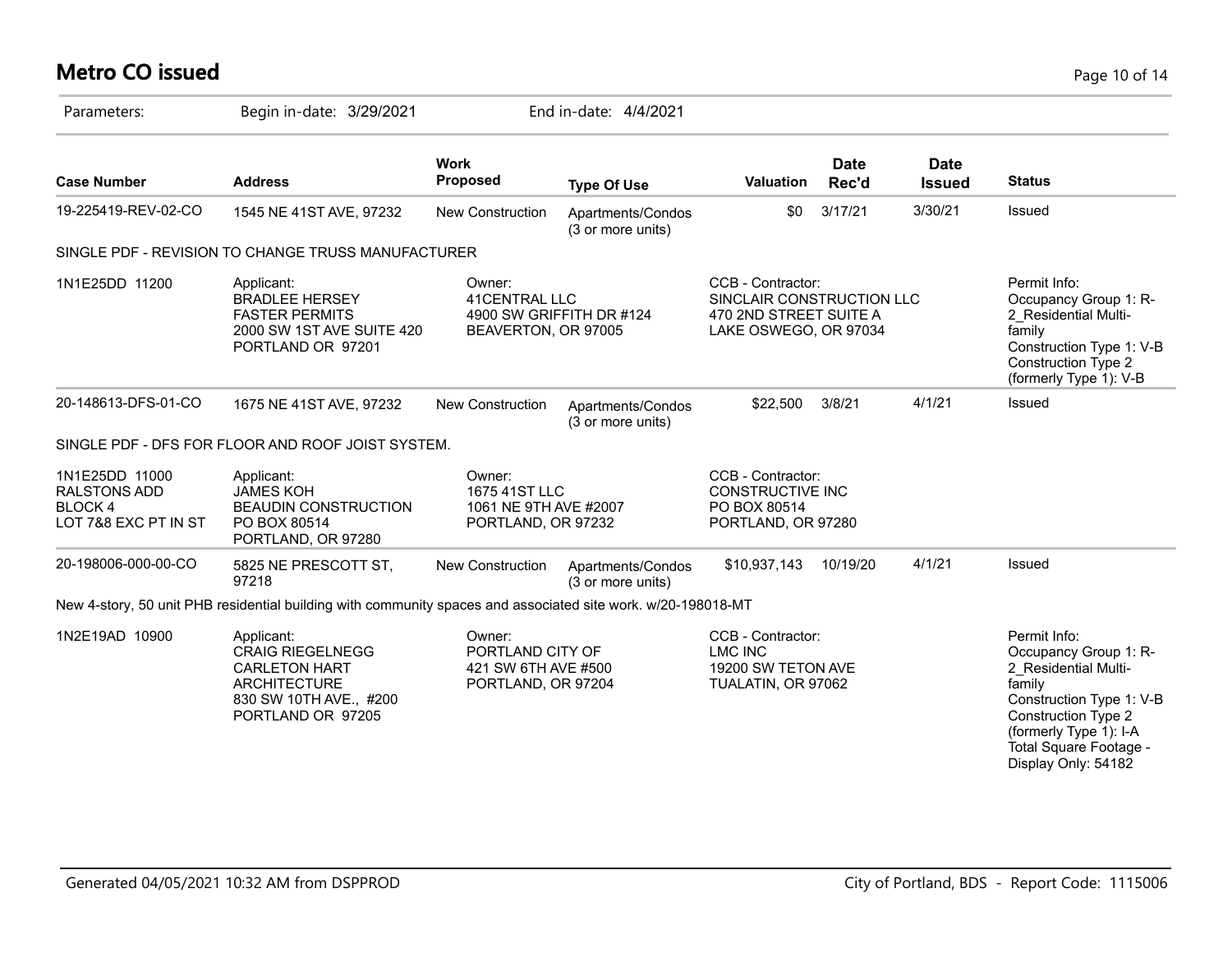# **Metro CO issued** Page 11 of 14

| Parameters:                      | Begin in-date: 3/29/2021                                                                                                          |                                                                      | End in-date: 4/4/2021                                |                                                                                                                        |                      |                              |                                                                                                       |
|----------------------------------|-----------------------------------------------------------------------------------------------------------------------------------|----------------------------------------------------------------------|------------------------------------------------------|------------------------------------------------------------------------------------------------------------------------|----------------------|------------------------------|-------------------------------------------------------------------------------------------------------|
| <b>Case Number</b>               | <b>Address</b>                                                                                                                    | <b>Work</b><br>Proposed                                              | <b>Type Of Use</b>                                   | Valuation                                                                                                              | <b>Date</b><br>Rec'd | <b>Date</b><br><b>Issued</b> | <b>Status</b>                                                                                         |
| 18-138158-REV-05-CO              | 2590 NW UPSHUR ST, 97210 New Construction                                                                                         |                                                                      | Apartments/Condos<br>(3 or more units)               | \$20,000                                                                                                               | 2/2/21               | 3/30/21                      | Issued                                                                                                |
|                                  | SINGLE PDF - VALUE ADDED REVISION TO ADD DECK COVERS TO INTERIOR COURTYARD DECKS.                                                 |                                                                      |                                                      |                                                                                                                        |                      |                              |                                                                                                       |
| 1N1E29DD 06300                   | Applicant:<br><b>DAVID MULLENS</b><br>URBAN DEVELOPMENT GROUP<br>735 SW 158TH AVENUE<br>BEAVERTON, OR 97006                       | Owner:<br>LLC ET AL<br>735 SW 158TH AVE #130<br>BEAVERTON, OR 97006  | SACKHOFF GROUP INVESTMENTS SK HOFF CONSTRUCTION LLC  | CCB - Contractor:<br>735 SW 158TH AVE<br>BEAVERTON, OR 97006                                                           |                      |                              | Permit Info:<br>Occupancy Group 1: R-<br>2 Residential Multi-<br>family<br>Construction Type 1: III-B |
| 20-145382-DFS-03-CO              | 11560 SE DIVISION ST, 97266 New Construction                                                                                      |                                                                      | Apartments/Condos<br>(3 or more units)               | \$210,000                                                                                                              | 4/1/21               | 4/1/21                       | Issued                                                                                                |
|                                  | LARGE DIVISION - DFS-03 - Wood I-joists and glulam beams                                                                          |                                                                      |                                                      |                                                                                                                        |                      |                              |                                                                                                       |
| 1S2E10AB 00300                   | Applicant:<br><b>SUZANNE ZUNIGA</b><br>PORTLAND HOUSING BUREAU<br>421 SW 6TH AVENUE, SUITE 500<br>PORTLAND OR 97204<br>Applicant: | Owner:<br>IRVINE, CA 92612-1097                                      | 115TH STREET HOUSING LP<br>18201 VON KARMAN AVE #900 | CCB - Contractor:<br><b>TOM MITCHELL</b><br>WALSH CONSTRUCTION CO OREGON<br>2905 SW 1ST AVE<br>PORTLAND, OR 97201-4705 |                      |                              |                                                                                                       |
|                                  | Shawn Albert<br><b>Walsh Construction</b><br>2905 SW 1st Ave<br>Portland OR 97201                                                 |                                                                      |                                                      |                                                                                                                        |                      |                              |                                                                                                       |
| 18-244022-DFS-03-CO              | 1315 NW JOHNSON ST, 97209 New Construction                                                                                        |                                                                      | Apartments/Condos<br>(3 or more units)               | \$40,000                                                                                                               | 2/23/21              | 3/30/21                      | Issued                                                                                                |
| SINGLE PDF - DFS FOR WOOD JOISTS |                                                                                                                                   |                                                                      |                                                      |                                                                                                                        |                      |                              |                                                                                                       |
| 1N1E33AD 01500                   | Applicant:<br><b>MIKE COYLE</b><br><b>FASTER PERMITS</b><br>2000 SW 1ST AVE, STE 420<br>PORTLAND, OR 97201                        | Owner:<br>JOHNSON 13 LLC<br>1325 NW JOHNSON ST<br>PORTLAND, OR 97209 |                                                      | CCB - Contractor:<br>SEABOLD CONSTRUCTION CO INC<br>9965 SW ARCTIC DR<br>BEAVERTON, OR 97005-4194                      |                      |                              |                                                                                                       |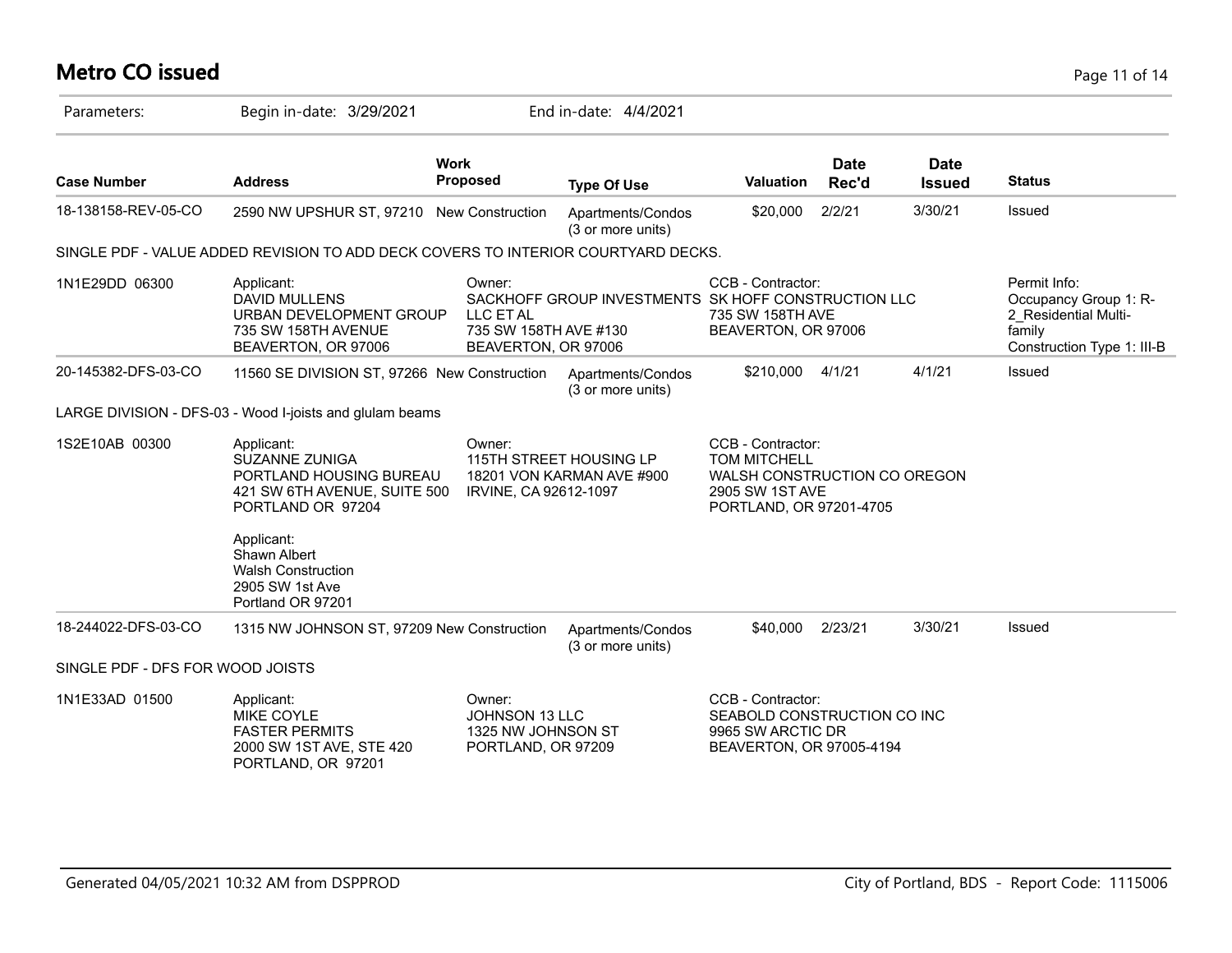# **Metro CO issued** Page 12 of 14

| Parameters:                                                                                                      | Begin in-date: 3/29/2021                                                                            | End in-date: 4/4/2021                                                           |                                        |                                                                                                                                          |               |                              |                                                                                                                                                                                     |
|------------------------------------------------------------------------------------------------------------------|-----------------------------------------------------------------------------------------------------|---------------------------------------------------------------------------------|----------------------------------------|------------------------------------------------------------------------------------------------------------------------------------------|---------------|------------------------------|-------------------------------------------------------------------------------------------------------------------------------------------------------------------------------------|
| <b>Case Number</b>                                                                                               | <b>Address</b>                                                                                      | <b>Work</b><br><b>Proposed</b>                                                  | <b>Type Of Use</b>                     | <b>Valuation</b>                                                                                                                         | Date<br>Rec'd | <b>Date</b><br><b>Issued</b> | <b>Status</b>                                                                                                                                                                       |
| 20-144378-DFS-02-CO                                                                                              | 3440 SE 54TH AVE, 97206                                                                             | <b>New Construction</b>                                                         | Apartments/Condos<br>(3 or more units) | \$26,592                                                                                                                                 | 3/25/21       | 3/29/21                      | Issued                                                                                                                                                                              |
| FINDLEY COMMONS -DFS-02 - Roof Truss                                                                             |                                                                                                     |                                                                                 |                                        |                                                                                                                                          |               |                              |                                                                                                                                                                                     |
| 1S2E07AC 05300                                                                                                   | Applicant:<br><b>JAMES KOH</b><br><b>BEAUDIN CONSTRUCTION</b><br>PO BOX 80514<br>PORTLAND, OR 97280 | Owner:<br><b>FINDLEY COMMONS LLC</b><br>PORTLAND OR 97217                       | 866 N COLUMBIA BLVD STE a-25           | CCB - Contractor:<br><b>CONSTRUCTIVE INC</b><br>PO BOX 80514<br>PORTLAND, OR 97280                                                       |               |                              |                                                                                                                                                                                     |
| 20-210264-000-00-CO                                                                                              | 3905 SE 91ST AVE, 97266                                                                             | <b>New Construction</b>                                                         | Educational                            | \$4,500,000                                                                                                                              | 11/9/20       | 4/1/21                       | Issued                                                                                                                                                                              |
|                                                                                                                  | New single story metal building for auto classrooms and associated site work w/20-211005-MT         |                                                                                 |                                        |                                                                                                                                          |               |                              |                                                                                                                                                                                     |
| 1S2E09 00200<br>SECTION 09 1S 2E<br>TL 200 23.86 ACRES                                                           | Applicant:<br><b>Scott Furrow</b><br>Deca Architecture Inc<br>935 SE Alder St<br>Portland, OR 97214 | Owner:<br><b>SCHOOL DISTRICT NO 1</b><br>PO BOX 3107<br>PORTLAND, OR 97208-3107 |                                        | CCB - Contractor:<br><b>JAMES E ANDERSON</b><br>CEDAR MILL CONSTRUCTION COMPANY<br><b>LLC</b><br>19465 SW 89TH AVE<br>TUALATIN, OR 97062 |               |                              | Permit Info:<br>Occupancy Group 1:<br>E School<br>Construction Type 1: V-B<br><b>Construction Type 2</b><br>(formerly Type 1): V-B<br>Total Square Footage -<br>Display Only: 20750 |
| 20-168506-000-00-CO                                                                                              | 2735 NE 82ND AVE, 97220                                                                             | New Construction                                                                | Educational                            | \$1                                                                                                                                      | 3/31/21       | 4/1/21                       | Issued                                                                                                                                                                              |
|                                                                                                                  | MADISON HIGH SCHOOL - Visitor softball dugout cover (256 s.f.) *** w/ 20-168499/502/504-CO ***      |                                                                                 |                                        |                                                                                                                                          |               |                              |                                                                                                                                                                                     |
| 1N2E29AD 03200<br><b>GLENHAVEN PK &amp; SUB</b><br><b>BLOCK 7-9 TL 3200</b><br>SPLIT MAP R101730<br>(R009301000) | Applicant:<br><b>RANDALL HEEB</b><br>OPSIS ARCHITECTURE<br>920 NW 17TH AV<br>PORTLAND, OR 97209     | Owner:<br>SCHOOL DISTRICT NO 1<br>PO BOX 3107                                   | PORTLAND, OR 97208-3107                | CCB - Contractor:<br>FORTIS CONSTRUCTION INC<br>1705 SW TAYLOR ST SUITE 200<br>PORTLAND, OR 97205                                        |               |                              | Permit Info:<br>Occupancy Group 1:<br>E School<br>Construction Type 1: V-B<br>Total Square Footage -<br>Display Only: 256                                                           |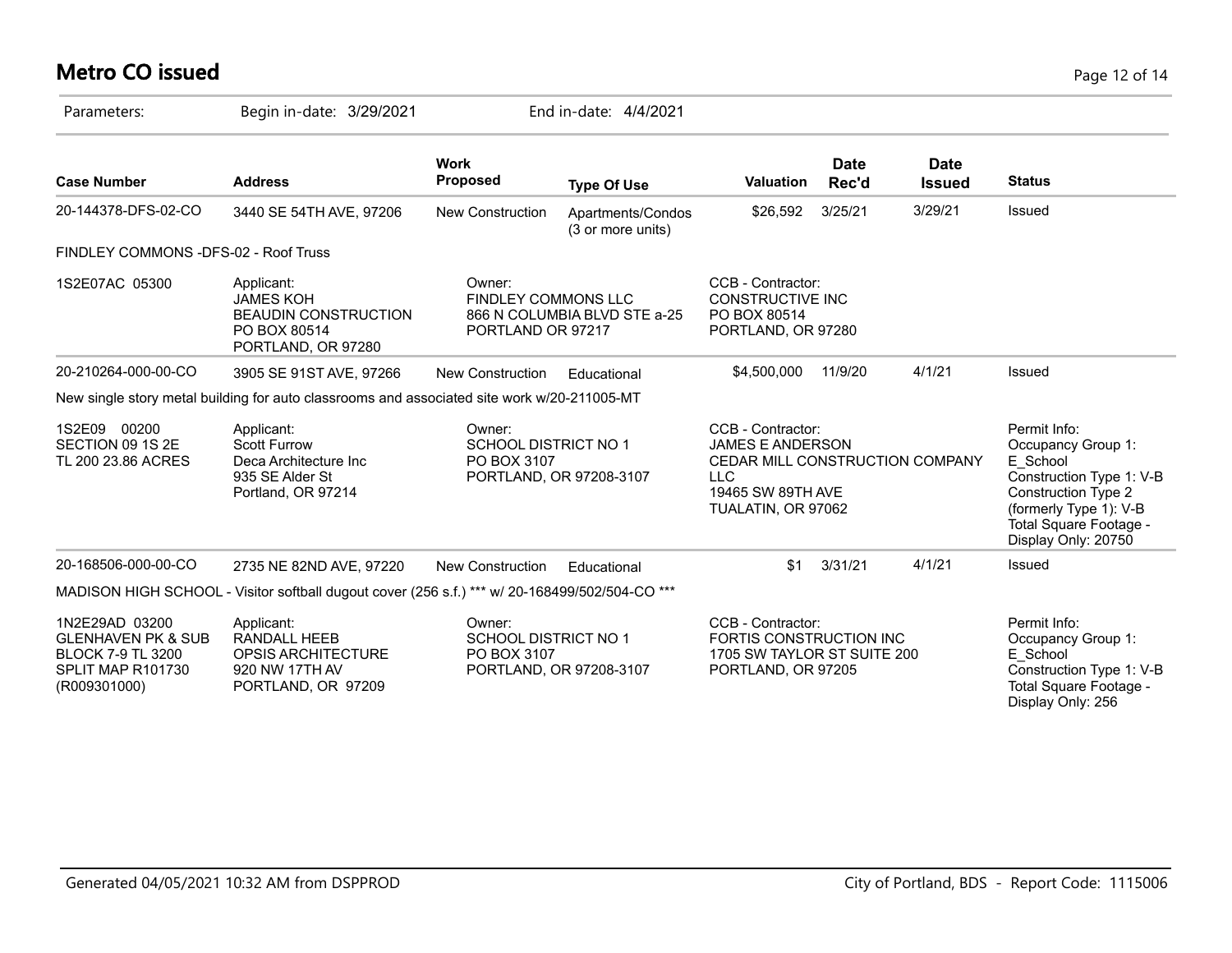# **Metro CO issued** Page 13 of 14

| Parameters:                                                                                                      | Begin in-date: 3/29/2021                                                                                                |                                                                                                                                                                                                | End in-date: 4/4/2021   |                                                                                                   |                      |                                                                                                                           |                                                                                                                           |
|------------------------------------------------------------------------------------------------------------------|-------------------------------------------------------------------------------------------------------------------------|------------------------------------------------------------------------------------------------------------------------------------------------------------------------------------------------|-------------------------|---------------------------------------------------------------------------------------------------|----------------------|---------------------------------------------------------------------------------------------------------------------------|---------------------------------------------------------------------------------------------------------------------------|
| <b>Case Number</b>                                                                                               | <b>Address</b>                                                                                                          | <b>Work</b><br>Proposed                                                                                                                                                                        | <b>Type Of Use</b>      | <b>Valuation</b>                                                                                  | <b>Date</b><br>Rec'd | <b>Date</b><br><b>Issued</b>                                                                                              | <b>Status</b>                                                                                                             |
| 20-168504-000-00-CO                                                                                              | 2735 NE 82ND AVE, 97220                                                                                                 | New Construction                                                                                                                                                                               | Educational             | \$1                                                                                               | 3/31/21              | 4/1/21                                                                                                                    | Issued                                                                                                                    |
|                                                                                                                  | MADISON HIGH SCHOOL - Home softball dugout cover (304 s.f.) *** w/ 20-168499/502/506-CO ***                             |                                                                                                                                                                                                |                         |                                                                                                   |                      |                                                                                                                           |                                                                                                                           |
| 1N2E29AD 03200<br><b>GLENHAVEN PK &amp; SUB</b><br><b>BLOCK 7-9 TL 3200</b><br>SPLIT MAP R101730<br>(R009301000) | Applicant:<br>RANDALL HEEB<br>OPSIS ARCHITECTURE<br>920 NW 17TH AV<br>PORTLAND, OR 97209                                | Owner:<br><b>SCHOOL DISTRICT NO 1</b><br>PO BOX 3107                                                                                                                                           | PORTLAND, OR 97208-3107 | CCB - Contractor:<br>FORTIS CONSTRUCTION INC<br>1705 SW TAYLOR ST SUITE 200<br>PORTLAND, OR 97205 |                      |                                                                                                                           | Permit Info:<br>Occupancy Group 1:<br>E School<br>Construction Type 1: V-B<br>Total Square Footage -<br>Display Only: 304 |
| 20-168502-000-00-CO                                                                                              | 2735 NE 82ND AVE, 97220                                                                                                 | New Construction                                                                                                                                                                               | Educational             | \$1                                                                                               | 3/31/21              | 4/1/21                                                                                                                    | Issued                                                                                                                    |
|                                                                                                                  | MADISON HIGH SCHOOL - Visitor baseball dugout cover (256 s.f.) *** w/ 20-168499/504/506-CO ***                          |                                                                                                                                                                                                |                         |                                                                                                   |                      |                                                                                                                           |                                                                                                                           |
| 1N2E29AD 03200<br><b>GLENHAVEN PK &amp; SUB</b><br><b>BLOCK 7-9 TL 3200</b><br>SPLIT MAP R101730<br>(R009301000) | Applicant:<br>RANDALL HEEB<br>OPSIS ARCHITECTURE<br>920 NW 17TH AV<br>PORTLAND, OR 97209                                | CCB - Contractor:<br>Owner:<br>SCHOOL DISTRICT NO 1<br>FORTIS CONSTRUCTION INC<br>PO BOX 3107<br>1705 SW TAYLOR ST SUITE 200<br>PORTLAND, OR 97208-3107<br>PORTLAND, OR 97205                  |                         |                                                                                                   |                      | Permit Info:<br>Occupancy Group 1:<br>E School<br>Construction Type 1: V-B<br>Total Square Footage -<br>Display Only: 256 |                                                                                                                           |
| 19-218657-DFS-17-CO                                                                                              | 1750 SW SALMON ST, 97205 New Construction                                                                               |                                                                                                                                                                                                | Educational             | \$75,000                                                                                          | 3/31/21              | 4/1/21                                                                                                                    | Issued                                                                                                                    |
| LINCOLN H.S. - DFS-17 - Spiral stairs in theater                                                                 |                                                                                                                         |                                                                                                                                                                                                |                         |                                                                                                   |                      |                                                                                                                           |                                                                                                                           |
| 1S1E04AB 00100                                                                                                   | Applicant:<br><b>MARK SAWALLICH</b><br>HOFFMAN CONSTRUCTION<br>805 SW BROADWAY ST., SUITE<br>2100<br>PORTLAND, OR 97205 | CCB - Contractor:<br>Owner:<br>SCHOOL DISTRICT NO 1<br>HOFFMAN CONSTRUCTION COMPANY<br>PO BOX 3107<br>OF OREGON<br>PORTLAND, OR 97208-3107<br>805 SW BROADWAY SUITE 2100<br>PORTLAND, OR 97205 |                         |                                                                                                   |                      |                                                                                                                           |                                                                                                                           |
| 20-168499-000-00-CO                                                                                              | 2735 NE 82ND AVE, 97220                                                                                                 | New Construction                                                                                                                                                                               | Educational             | \$1                                                                                               | 3/31/21              | 4/1/21                                                                                                                    | Issued                                                                                                                    |
|                                                                                                                  | MADISON HIGH SCHOOL - Home baseball dugout cover (304 s.f.) *** w/ 20-168502/504/506-CO ***                             |                                                                                                                                                                                                |                         |                                                                                                   |                      |                                                                                                                           |                                                                                                                           |
| 1N2E29AD 03200<br><b>GLENHAVEN PK &amp; SUB</b><br><b>BLOCK 7-9 TL 3200</b><br>SPLIT MAP R101730<br>(R009301000) | Applicant:<br>RANDALL HEEB<br>OPSIS ARCHITECTURE<br>920 NW 17TH AV<br>PORTLAND, OR 97209                                | Owner:<br><b>SCHOOL DISTRICT NO 1</b><br>PO BOX 3107                                                                                                                                           | PORTLAND, OR 97208-3107 | CCB - Contractor:<br>FORTIS CONSTRUCTION INC<br>1705 SW TAYLOR ST SUITE 200<br>PORTLAND, OR 97205 |                      |                                                                                                                           | Permit Info:<br>Occupancy Group 1:<br>E School<br>Construction Type 1: V-B<br>Total Square Footage -<br>Display Only: 304 |